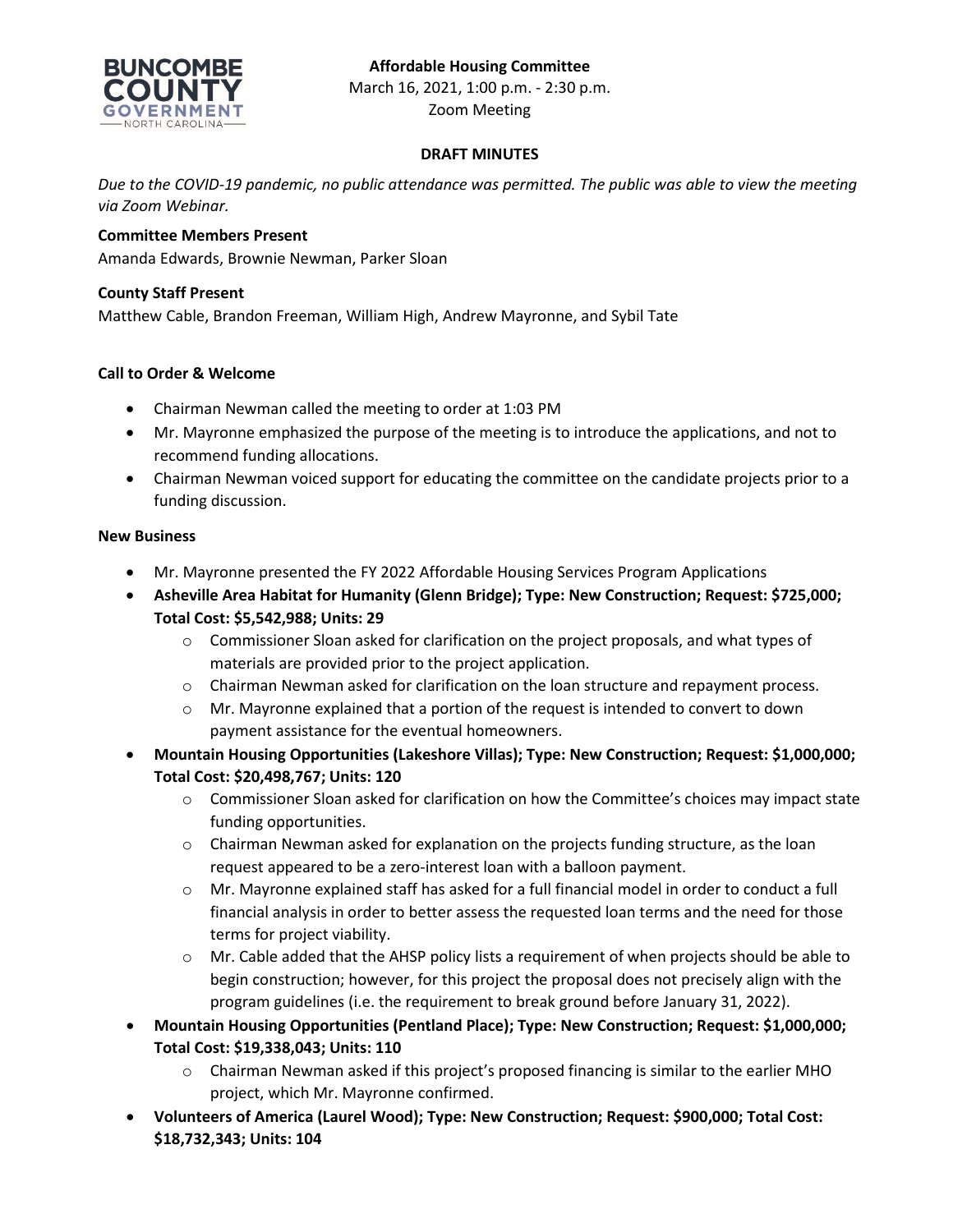# **BUNCOMBE COUNTY**

- o Mr. Mayronne indicated that, similar to the earlier projects this applicant's construction initiation would be outside the project guidelines.
- $\circ$  Chairman Newman clarified that there are 50 existing units that would be renovated, and an additional 54 units constructed thereafter.
- $\circ$  Chairman Newman asked whether it was a request for a zero interest loan with a payment at the end, or an annual 2% interest payment.
- o Mr. Mayronne emphasized the precise terms have not been finalized, but that the loan structure would be designed to not compromise the affordability of the project.
- o Commissioner Edwards asked if the organization has a local connection.
- $\circ$  Mr. Mayronne explained the project staff do not have a clear relationship with Buncombe County, but that the organization has emphasized a desire to continue to work on promoting affordable housing in the area.
- o Commissioner Sloan asked for clarification on the project requesting funding from the City of Asheville.
- o Mr. Mayronne did not have clear information on the request to the City, but more information would be requested.
- $\circ$  Commissioner Sloan asked for additional information before moving forward regarding the nature of the request to the City of Asheville.
- o Chairman Newman voiced concern about splitting projects into city and non-city projects, as city residents pay the same tax rates to the County. He also asked for information on the maximum rents on the units provided by this project, and what the ceiling is for this project.
- **Haywood Street Community Development (Asheland Ave); Type: New Construction; Request: \$1,050,000; Total Cost: \$7,791,723; Units: 42**
	- $\circ$  Chairman Newman asked whether the City is considering whether to dedicate the property for this project, or some other project.
	- $\circ$  Mr. Mayronne confirmed that was staff's understanding, and that the applicant did not currently have site control.
- **Homeward Bound (AB House); Type: New Construction; Request: \$2,000,000; Total Cost: \$12,750,000; Units: 85**
	- $\circ$  Chairman Newman asked if Homeward Bound was expected to request additional funding for site acquisition.
	- o Mr. Mayronne replied he understood this was the total request for this phase of the project.
	- $\circ$  Mr. Cable added that it was the totality of the request, but additionally that the project request approaches the project funding maximum of \$25,000 per unit.
	- $\circ$  Commissioner Sloan asked for some history on the funding of housing for the homeless in the area.
	- o Mr. Mayronne added that there may have been other projects to house the homeless, but the nature of the definition and scope of housing homeless individuals made it somewhat difficult to say if this was the first such project.
	- $\circ$  Chairman Newman asked if there would be claw back provisions on the funding if the group sold the property at some point in the future.
- **Kirk Booth (16 Restaurant Court); Type: New Construction; Request: \$500,000; Total Cost: \$4,775,566; Units: 40**
	- o Chairman Newman asked for clarification on the terms of the request.
	- o Mr. Mayronne said that staff would be requesting further information to better understand the funding structure of the project.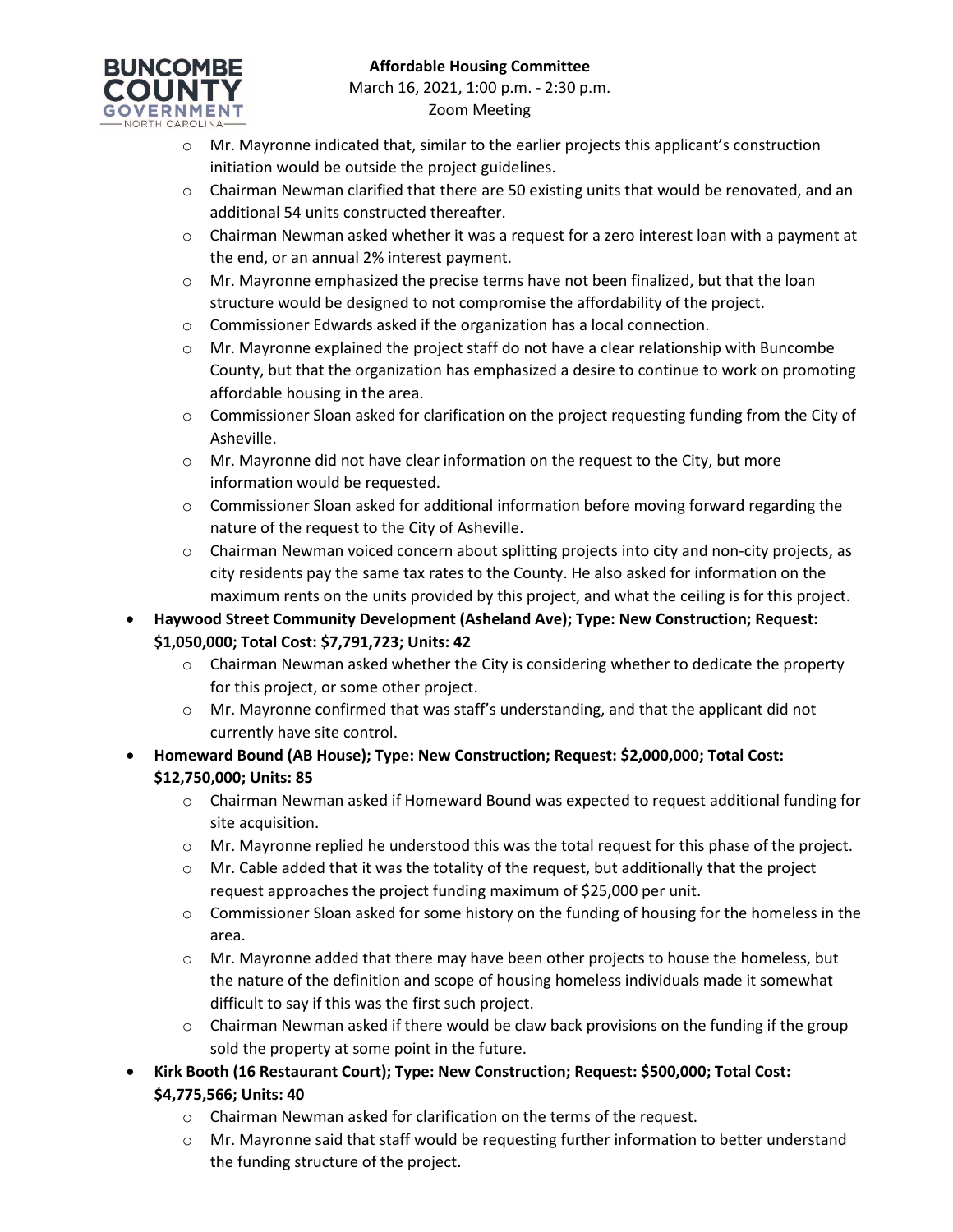

- o Commissioner Sloan asked for greater detail on the type of loan requests.
- **ARC of Buncombe County; Type: TBRA; Request: \$25,000; Total Cost: \$25,000; Units: 15**
	- o Mr. Mayronne provided an overview of the request.
- **Eblen Charities; Type: TBRA; Request: \$100,000; Total Cost: \$150,000; Units: 67**
	- o Chairman Newman asked about the existing \$7.8 million in grant funding for rental assistance, and how it would tie into projects such as this.
	- $\circ$  Commissioner Edwards asked for an updated budget, as the packet information reads that the applicant provided a 2021 budget.
	- o Mr. Cable provided clarity on the application submittal.
- **Eliada Homes; Type: TBRA; Request: \$13500; Total Cost: \$342,429; Units: 7**
	- o Mr. Mayronne provided an overview of the request.
- **Asheville Area Habitat for Humanity; Type: Emergency Repair; Request: \$305,000; Total Cost: \$620,013; Units: 55**
	- $\circ$  Commissioner Sloan noted that limiting the scope geographically to projects only within the County and outside the City of Asheville would be unsupportive of the project goals.
	- $\circ$  Chairman Newman added his support for eliminating any geographic policy requirements that Buncombe County funds be used outside of the City of Asheville.
- **Mountain Housing Opportunities; Type: Emergency Repair; Request: \$300,000; Total Cost: \$774,000; Units: 40**
	- $\circ$  Commissioner Sloan asked for clarification on CDBG and whether it would be an annual allocation.
	- $\circ$  Mr. Mayronne responded it was a biennial process, and that the county hoped to apply in the fall of calendar year 2021.
- **Asheville-Buncombe Community Land Trust; Type: New Start; Request: \$25,000; Total Cost: \$286,963; Units: 2**
	- o Mr. Mayronne provided an overview of the request.
- **OnTrack ; Type: New Start; Request: \$25,000; Total Cost: \$629,975; Units: 365**
	- $\circ$  Commissioner Edwards asked if the project application mentioned any investment in digital devices given current learning opportunities during the Covid-19 pandemic.
	- $\circ$  Mr. Mayronne was unaware of any focus on expanding teaching technology as proposed by the project applicant.
- Chairman Newman requested greater clarification on the Volunteers of America project, and for guidance on the acquisition of existing housing and whether the funds are for rehabilitation of standing units versus the creation of new units. Chairman Newman was curious what the economics of the two different aspects of the project would be.

### **Next Steps**

• FY 2022 AHSP Application Review Schedule

### **Announcements**

### **Public Comment**

- Public comment:
	- o No public comment was received prior to the meeting
	- o Comment was received by Evan Richardson: